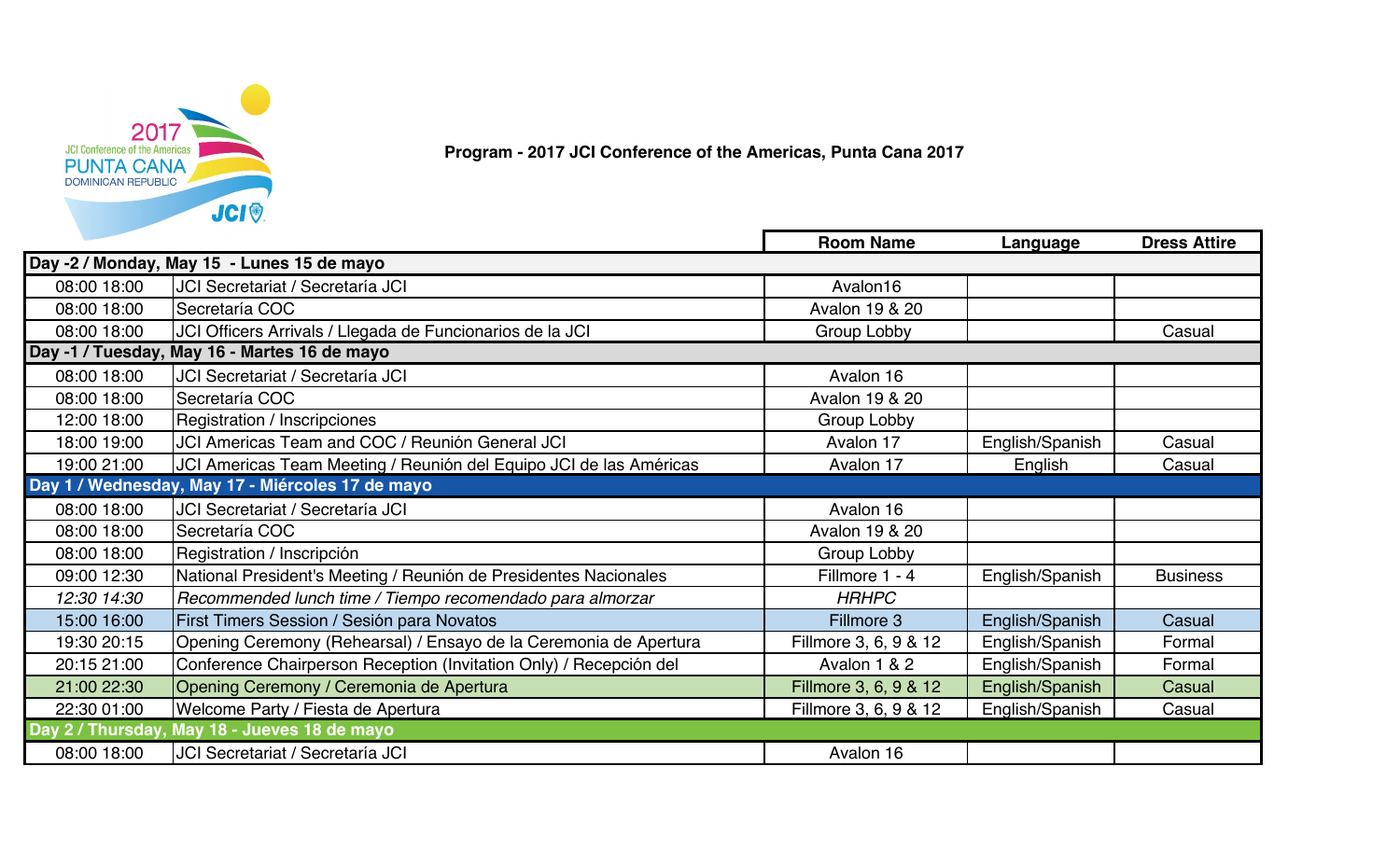| 08:00 18:00 | Secretaría COC                                                               | Avalon 19 & 20         |                 |                 |
|-------------|------------------------------------------------------------------------------|------------------------|-----------------|-----------------|
| 08:00 18:00 | <b>Registration / Inscripciones</b>                                          | Group Lobby            |                 |                 |
| 08:30 17:30 | Expo & Café                                                                  | <b>Avalon Foyer</b>    |                 |                 |
| 08:30 18:00 | <b>JCI Sales / Ventas JCI</b>                                                | <b>Avalon Foyer</b>    |                 |                 |
| 09:00 10:00 | Morning Show / Show Matutino: The Lean Strategy (Intro) by Francis Ortega.   | Fillmore 6 & 9         | English/Spanish | Casual          |
| 09:00 12:30 | 2016-2017 ASAC Board Meeting / Reunión Junta Directiva de ASAC               | Avalon 1, 2 & 3        | English/Spanish | <b>Business</b> |
| 10:00 13:00 | JCI World Speaking Competition / Competencia Mundial de Oratoria de la JCI   | Fillmore 3             | English/Spanish | <b>Business</b> |
| 10:00 13:00 | Preparen, Cámara, Acción! Gestión de Proyectos de Alto Impacto - Ivette      | Avalon 6 & 7           | Spanish         | Casual          |
| 10:30 12:00 | <b>JCI Alumni Workshop</b>                                                   | Avalon 4 & 5           |                 |                 |
| 10:30 12:30 | TEAMership - Guido Rojer (JCI Dutch Caribbean)                               | Avalon 8 & 9           | English         | Casual          |
| 10:30 13:30 | Conference Assembly I / Asamblea de la Conferencia I: (Special Presentation) | Fillmore 6 & 9         | English/Spanish | <b>Business</b> |
| 10:30 13:30 | Local Officers Forum / Foro de Funcionarios Locales                          | Fillmore 12            | English         | Casual          |
| 12:30 14:30 | Recommended lunch time / Tiempo recomendado para almorzar                    | <b>HRHPC</b>           |                 |                 |
| 14:30 15:45 | Keynote Conference: The Power of Honesty / El Poder de la Honestidad. Joey   | Fillmore 6 & 9         | English/Spanish | Casual          |
| 14:30 16:30 | JCI Effective Leadership - SPANISH - Victor Machin (JCI Uruguay)             | Avalon 4 & 5           | Spanish         | Casual          |
| 14:30 17:30 | Advocacy Workshop: A Pathway to Peace                                        | Fillmore 12            | English         | Casual          |
| 16:00 17:00 | <b>JCI World Debating Championship</b>                                       | Fillmore 6 & 9         | English         | Casual          |
| 17:00 19:00 | Competencia Mundial de Debates de la JCI                                     | Fillmore 6 & 9         | Spanish         | Casual          |
| 16:30 18:00 | JCI Effective Leadership - FRENCH - Nadja Maraite (JCI Belgium)              | Avalon 4 & 5           | French          | <b>Casual</b>   |
| 16:30 18:00 | Lean Startup - Edison Santos - ENGLISH                                       | Fillmore 3             | English         | Casual          |
| 20:00 20:45 | Global Village Set up/ Aldea Global Montaje                                  | Fillmore 7, 8, 10 & 11 |                 | Casual          |
| 21:00 01:00 | <b>Global Village Party</b>                                                  | Fillmore 7, 8, 10 & 11 |                 | Casual          |
|             | Day 3 / Friday, May 19 - Viernes 19 de mayo                                  |                        |                 |                 |
| 08:00 18:00 | JCI Secretariat / Secretaría JCI                                             | Avalon 16              |                 |                 |
| 08:00 18:00 | Secretaría COC                                                               | Avalon 19 & 20         |                 |                 |
| 08:30 17:30 | Expo & Café                                                                  | <b>Avalon Foyer</b>    |                 |                 |
| 08:30 18:00 | <b>JCI Sales / Ventas JCI</b>                                                | <b>Avalon Foyer</b>    |                 |                 |
| 10:00 13:30 | The Innovative Social Challenge. Rachida Justo (Pre-registration required)   | Fillmore 4             |                 | Casual          |
| 09:00 13:00 | ASAC General Assembly / Asamblea General de ASAC                             | Avalon 1, 2 & 3        | English/Spanish | <b>Business</b> |
| 09:30 13:30 | Conference Assembly II / Asamblea de la Conferencia II                       | Fillmore 6 & 9         | English/Spanish | <b>Business</b> |
| 10:00 12:30 | World Class Manager - Ashley Price (Global Growth Institute)                 | Fillmore 1             |                 |                 |